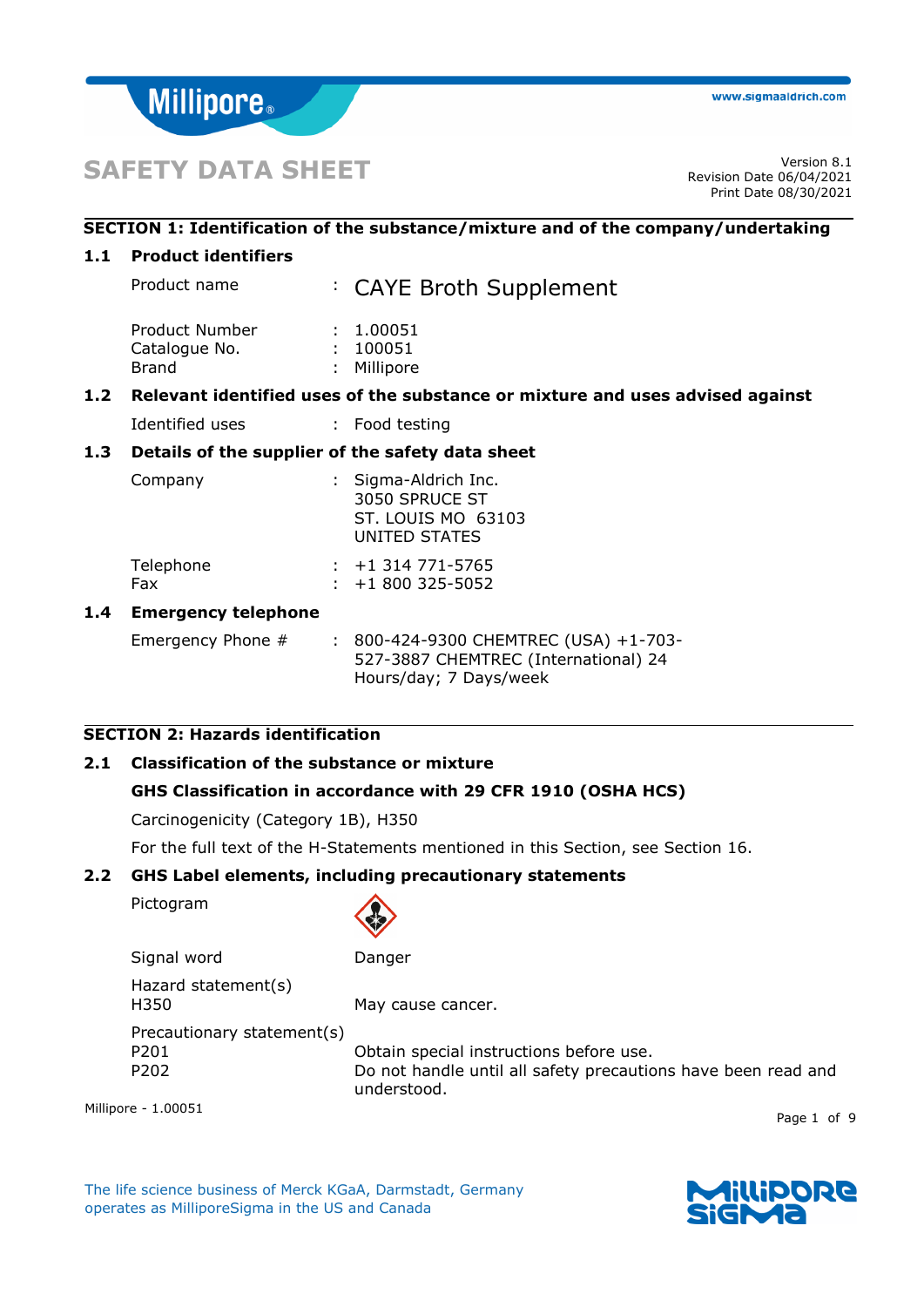| P280          | Wear protective gloves/ protective clothing/ eye protection/ face<br>protection. |
|---------------|----------------------------------------------------------------------------------|
| $P308 + P313$ | IF exposed or concerned: Get medical advice/attention.                           |
| P405          | Store locked up.                                                                 |
| P501          | Dispose of contents/ container to an approved waste disposal<br>plant.           |

#### **2.3 Hazards not otherwise classified (HNOC) or not covered by GHS** - none

#### **SECTION 3: Composition/information on ingredients**

#### **3.2 Mixtures**

| Component                      |                                        | Classification                                                              | Concentration |
|--------------------------------|----------------------------------------|-----------------------------------------------------------------------------|---------------|
| <b>Carbadox</b>                |                                        |                                                                             |               |
| CAS-No.<br>EC-No.<br>Index-No. | 6804-07-5<br>229-879-0<br>613-050-00-9 | Flam. Sol. 1; Acute Tox. 4; $ >= 0.1 - 1$<br>'Carc. 1B; H228, H302,<br>H350 | $\frac{0}{0}$ |

For the full text of the H-Statements mentioned in this Section, see Section 16.

# **SECTION 4: First aid measures**

#### **4.1 Description of first-aid measures**

#### **General advice**

Show this material safety data sheet to the doctor in attendance.

## **If inhaled**

After inhalation: fresh air. Call in physician.

#### **In case of skin contact**

In case of skin contact: Take off immediately all contaminated clothing. Rinse skin with water/ shower. Consult a physician.

#### **In case of eye contact**

After eye contact: rinse out with plenty of water. Call in ophthalmologist. Remove contact lenses.

#### **If swallowed**

After swallowing: immediately make victim drink water (two glasses at most). Consult a physician.

#### **4.2 Most important symptoms and effects, both acute and delayed**

The most important known symptoms and effects are described in the labelling (see section 2.2) and/or in section 11

#### **4.3 Indication of any immediate medical attention and special treatment needed** No data available

Millipore - 1.00051

Page 2 of 9

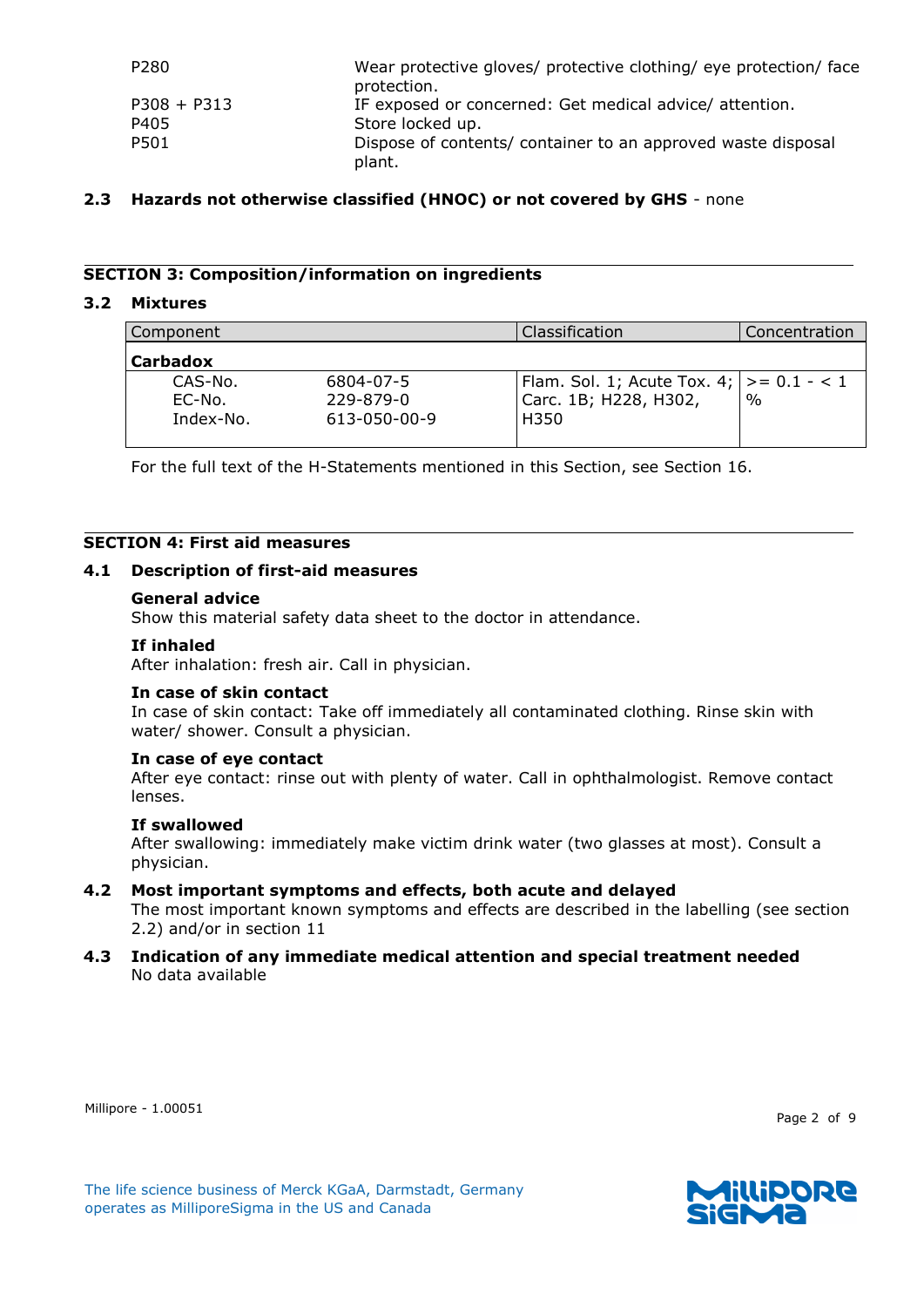# **SECTION 5: Firefighting measures**

#### **5.1 Extinguishing media**

#### **Suitable extinguishing media**

Water Foam Carbon dioxide (CO2) Dry powder

#### **Unsuitable extinguishing media**

For this substance/mixture no limitations of extinguishing agents are given.

# **5.2 Special hazards arising from the substance or mixture** Combustible.

Development of hazardous combustion gases or vapours possible in the event of fire.

#### **5.3 Advice for firefighters**

Stay in danger area only with self-contained breathing apparatus. Prevent skin contact by keeping a safe distance or by wearing suitable protective clothing.

#### **5.4 Further information**

Prevent fire extinguishing water from contaminating surface water or the ground water system.

#### **SECTION 6: Accidental release measures**

- **6.1 Personal precautions, protective equipment and emergency procedures** Advice for non-emergency personnel: Avoid generation and inhalation of dusts in all circumstances. Avoid substance contact. Ensure adequate ventilation. Evacuate the danger area, observe emergency procedures, consult an expert. For personal protection see section 8.
- **6.2 Environmental precautions**

Do not let product enter drains.

# **6.3 Methods and materials for containment and cleaning up**

Cover drains. Collect, bind, and pump off spills. Observe possible material restrictions (see sections 7 and 10). Take up carefully. Dispose of properly. Clean up affected area. Avoid generation of dusts.

# **6.4 Reference to other sections**

For disposal see section 13.

## **SECTION 7: Handling and storage**

**7.1 Precautions for safe handling**

#### **Advice on safe handling**

Work under hood. Do not inhale substance/mixture.

#### **Hygiene measures**

Immediately change contaminated clothing. Apply preventive skin protection. Wash hands and face after working with substance.

For precautions see section 2.2.

# **7.2 Conditions for safe storage, including any incompatibilities**

#### **Storage conditions**

Millipore - 1.00051

Page 3 of 9

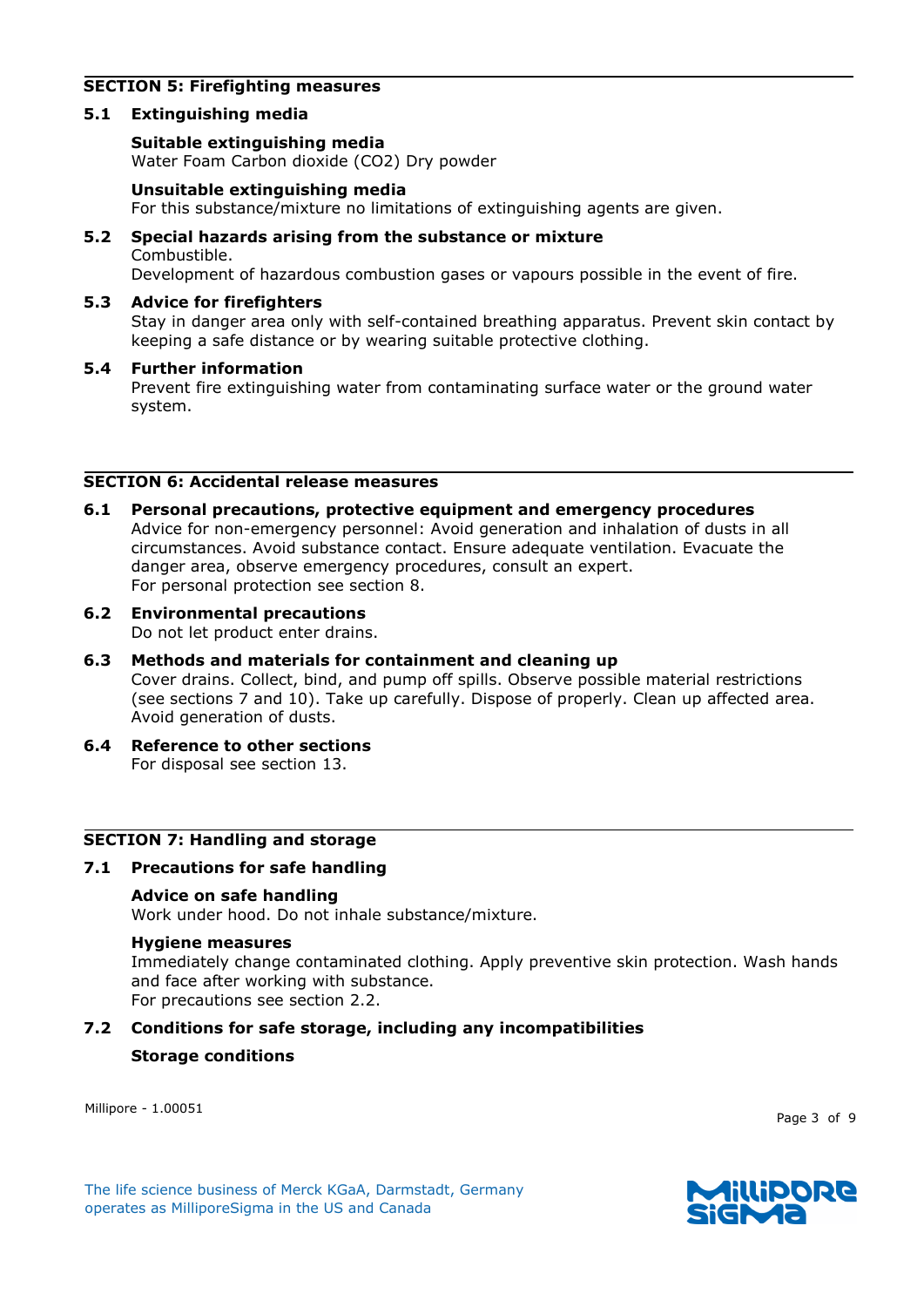Tightly closed. Dry. Keep in a well-ventilated place. Keep locked up or in an area accessible only to qualified or authorized persons.

Recommended storage temperature see product label. Storage class (TRGS 510): 6.1C: Combustible, acute toxic Cat.3 / toxic compounds or compounds which causing chronic effects

# **7.3 Specific end use(s)**

Apart from the uses mentioned in section 1.2 no other specific uses are stipulated

#### **SECTION 8: Exposure controls/personal protection**

#### **8.1 Control parameters**

# **Ingredients with workplace control parameters**

Contains no substances with occupational exposure limit values.

#### **8.2 Exposure controls**

#### **Appropriate engineering controls**

Immediately change contaminated clothing. Apply preventive skin protection. Wash hands and face after working with substance.

#### **Personal protective equipment**

#### **Eye/face protection**

Use equipment for eye protection tested and approved under appropriate government standards such as NIOSH (US) or EN 166(EU). Safety glasses

#### **Skin protection**

This recommendation applies only to the product stated in the safety data sheet, supplied by us and for the designated use. When dissolving in or mixing with other substances and under conditions deviating from those stated in EN374 please contact the supplier of CE-approved gloves (e.g. KCL GmbH, D-36124 Eichenzell, Internet: www.kcl.de).

Full contact Material: Nitrile rubber Minimum layer thickness: 0.11 mm Break through time: > 480 min Material tested: KCL 741 Dermatril® L

This recommendation applies only to the product stated in the safety data sheet, supplied by us and for the designated use. When dissolving in or mixing with other substances and under conditions deviating from those stated in EN374 please contact the supplier of CE-approved gloves (e.g. KCL GmbH, D-36124 Eichenzell, Internet: www.kcl.de).

Splash contact Material: Nitrile rubber Minimum layer thickness: 0.11 mm Break through time: > 480 min Material tested: KCL 741 Dermatril® L

# **Body Protection**

protective clothing

# **Respiratory protection**

required when dusts are generated.

Millipore - 1.00051

Page 4 of 9



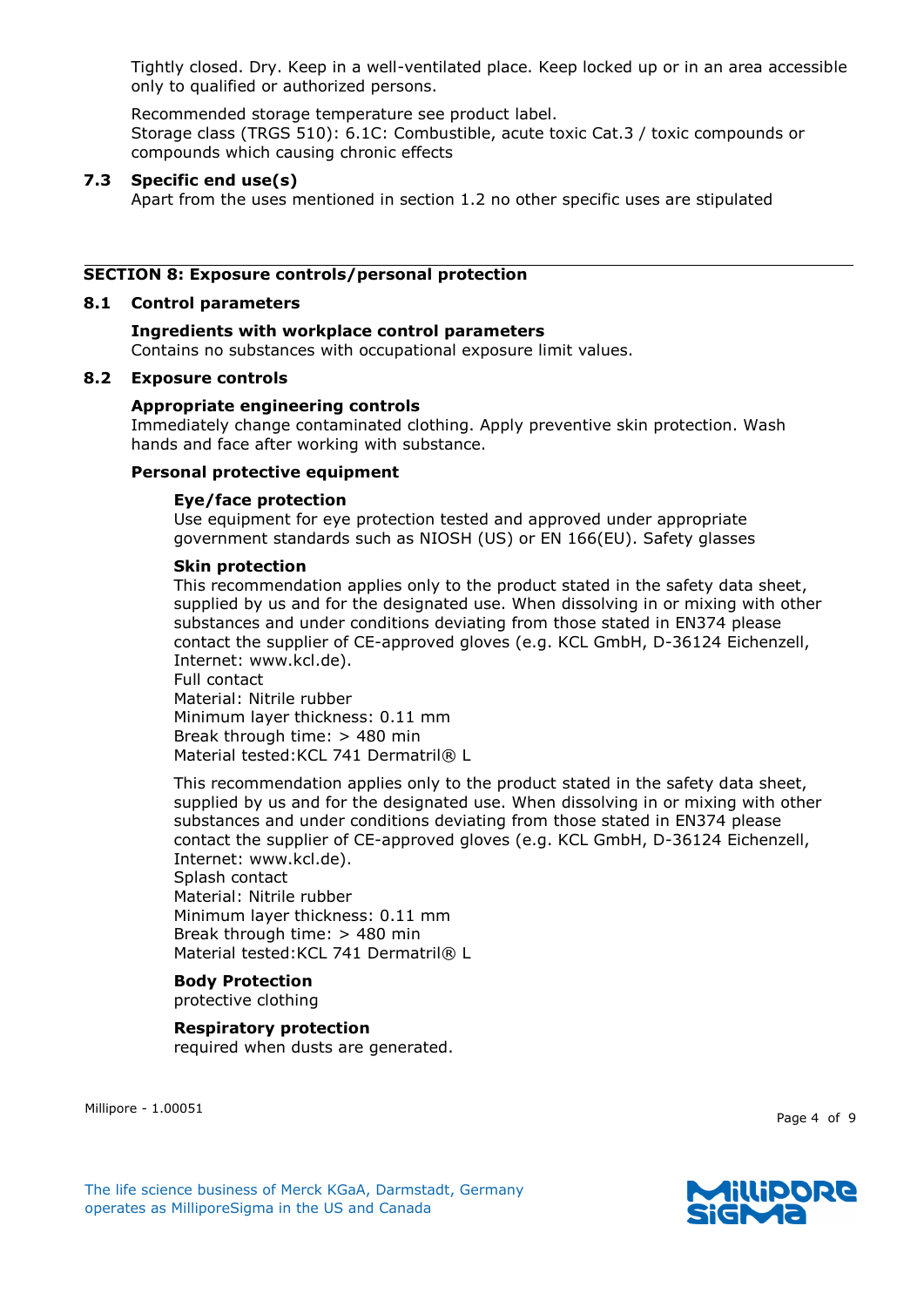Our recommendations on filtering respiratory protection are based on the following standards: DIN EN 143, DIN 14387 and other accompanying standards relating to the used respiratory protection system.

# **Control of environmental exposure**

Do not let product enter drains.

# **SECTION 9: Physical and chemical properties**

#### **9.1 Information on basic physical and chemical properties**

|     | a)       | Appearance                                         | Form: solid<br>Color: yellow       |
|-----|----------|----------------------------------------------------|------------------------------------|
|     | b)       | Odor                                               | odorless                           |
|     | c)       | Odor Threshold                                     | No data available                  |
|     | d)       | pH                                                 | 10 - 12 at 10 g/l at 20 °C (68 °F) |
|     | e)       | Melting<br>point/freezing point                    | No data available                  |
|     | f)       | Initial boiling point<br>and boiling range         | No data available                  |
|     | g)       | Flash point                                        | No data available                  |
|     | h)       | Evaporation rate                                   | No data available                  |
|     | i)       | Flammability (solid,<br>gas)                       | No data available                  |
|     | j)       | Upper/lower<br>flammability or<br>explosive limits | No data available                  |
|     | k)       | Vapor pressure                                     | No data available                  |
|     | I)       | Vapor density                                      | No data available                  |
|     | m)       | Relative density                                   | No data available                  |
|     | n)       | Water solubility                                   | 10 g/l at 20 °C (68 °F) - soluble  |
|     | $\circ)$ | Partition coefficient:<br>n-octanol/water          | No data available                  |
|     | p)       | Autoignition<br>temperature                        | No data available                  |
|     | q)       | Decomposition<br>temperature                       | No data available                  |
|     | r)       | Viscosity                                          | No data available                  |
|     | s)       | <b>Explosive properties</b>                        | No data available                  |
|     | t)       | Oxidizing properties                               | No data available                  |
| 9.2 |          | <b>Other safety information</b>                    |                                    |

No data available

Millipore - 1.00051

Page 5 of 9

The life science business of Merck KGaA, Darmstadt, Germany operates as MilliporeSigma in the US and Canada

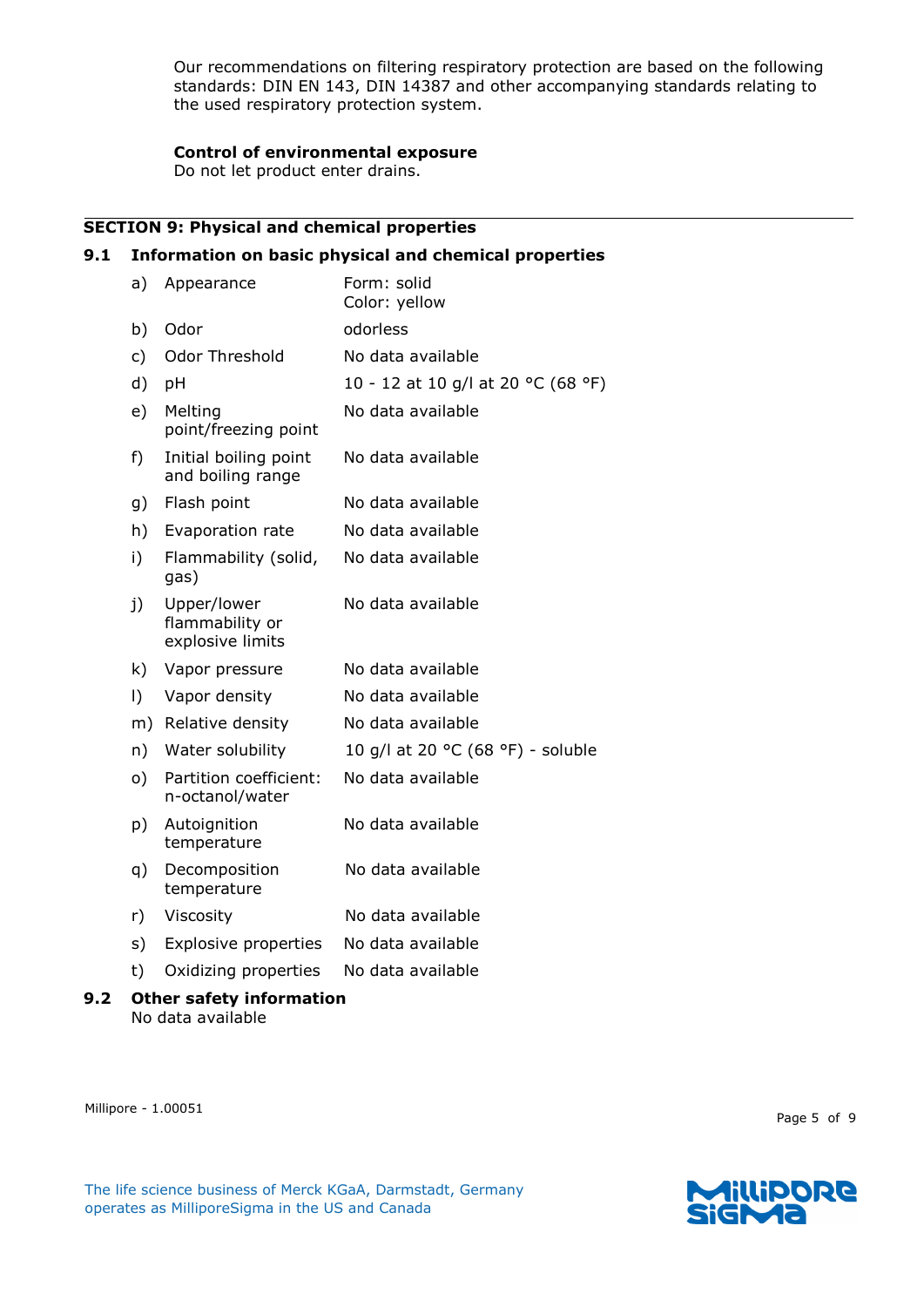# **SECTION 10: Stability and reactivity**

#### **10.1 Reactivity**

The following applies in general to flammable organic substances and mixtures: in correspondingly fine distribution, when whirled up a dust explosion potential may generally be assumed.

## **10.2 Chemical stability**

The product is chemically stable under standard ambient conditions (room temperature) .

# **10.3 Possibility of hazardous reactions**

Violent reactions possible with: Strong oxidizing agents Strong acids strong alkalis

# **10.4 Conditions to avoid**

no information available

**10.5 Incompatible materials** No data available

#### **10.6 Hazardous decomposition products** In the event of fire: see section 5

# **SECTION 11: Toxicological information**

# **11.1 Information on toxicological effects**

# **Mixture**

# **Acute toxicity**

Oral: No data available Inhalation: No data available Dermal: No data available

# **Skin corrosion/irritation**

No data available

**Serious eye damage/eye irritation** No data available

#### **Respiratory or skin sensitization** No data available

**Germ cell mutagenicity** No data available

#### **Carcinogenicity**

Possible carcinogen.

- IARC: No ingredient of this product present at levels greater than or equal to 0.1% is identified as probable, possible or confirmed human carcinogen by IARC.
- NTP: No ingredient of this product present at levels greater than or equal to 0.1% is identified as a known or anticipated carcinogen by NTP.
- OSHA: No component of this product present at levels greater than or equal to 0.1% is on OSHA's list of regulated carcinogens.

Millipore - 1.00051

Page 6 of 9

The life science business of Merck KGaA, Darmstadt, Germany operates as MilliporeSigma in the US and Canada

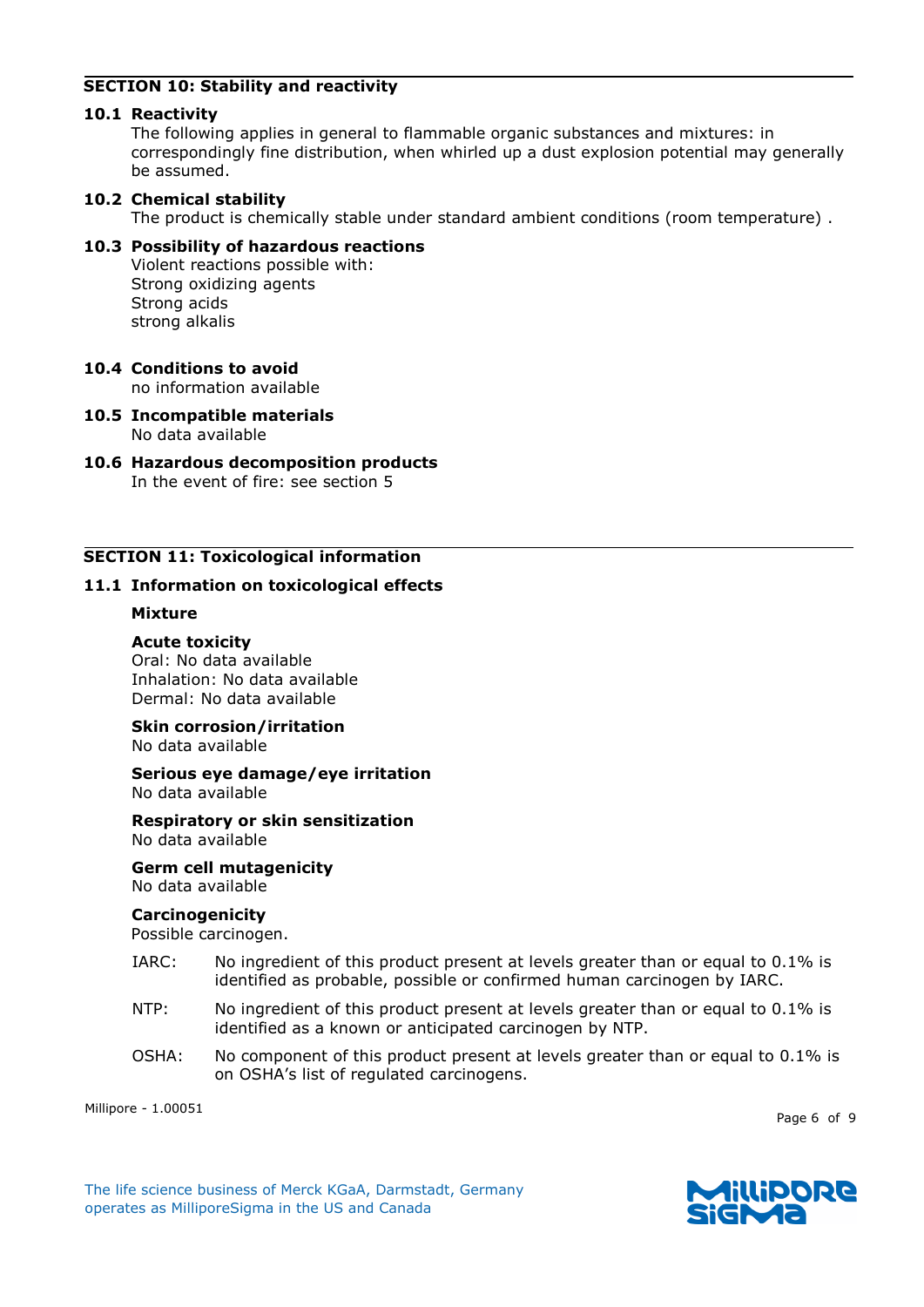# **Reproductive toxicity**

No data available

**Specific target organ toxicity - single exposure** No data available

**Specific target organ toxicity - repeated exposure** No data available

#### **Aspiration hazard** No data available

#### **11.2 Additional Information**

Other dangerous properties can not be excluded.

This substance should be handled with particular care.

#### **Components**

#### **Carbadox**

#### **Acute toxicity**

LD50 Oral - Rat - 850 mg/kg Inhalation: No data available Dermal: No data available

#### **Skin corrosion/irritation** No data available

**Serious eye damage/eye irritation** No data available

**Respiratory or skin sensitization** No data available

**Germ cell mutagenicity** No data available

# **Carcinogenicity**

Presumed to have carcinogenic potential for humans

**Reproductive toxicity** No data available

#### **Specific target organ toxicity - single exposure** No data available

**Specific target organ toxicity - repeated exposure** No data available

# **Aspiration hazard**

No data available

#### **SECTION 12: Ecological information**

#### **12.1 Toxicity**

# **Mixture**

No data available

Millipore - 1.00051

Page 7 of 9



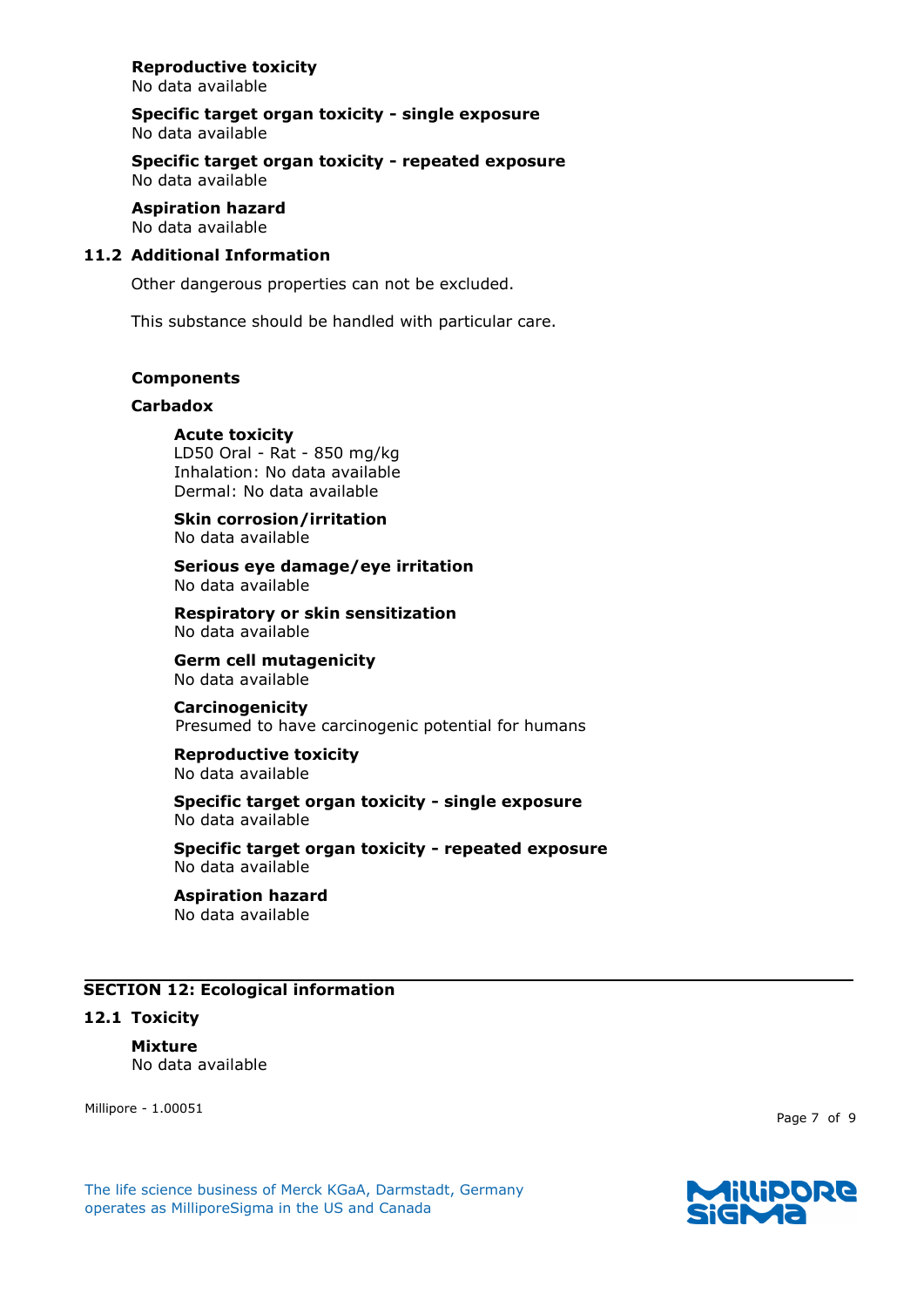#### **12.2 Persistence and degradability** No data available

- **12.3 Bioaccumulative potential** No data available
- **12.4 Mobility in soil** No data available

#### **12.5 Results of PBT and vPvB assessment**

PBT/vPvB assessment not available as chemical safety assessment not required/not conducted

# **12.6 Other adverse effects**

Discharge into the environment must be avoided.

#### **Components**

#### **Carbadox**

No data available

# **SECTION 13: Disposal considerations**

#### **13.1 Waste treatment methods**

#### **Product**

Waste material must be disposed of in accordance with the national and local regulations. Leave chemicals in original containers. No mixing with other waste. Handle uncleaned containers like the product itself. See www.retrologistik.com for processes regarding the return of chemicals and containers, or contact us there if you have further questions.

#### **SECTION 14: Transport information**

# **DOT (US)**

Not dangerous goods

#### **IMDG**

Not dangerous goods

#### **IATA**

Not dangerous goods

#### **Further information**

Not classified as dangerous in the meaning of transport regulations.

#### **SECTION 15: Regulatory information**

#### **SARA 302 Components**

This material does not contain any components with a section 302 EHS TPQ.

#### **SARA 313 Components**

Millipore - 1.00051

Page 8 of 9